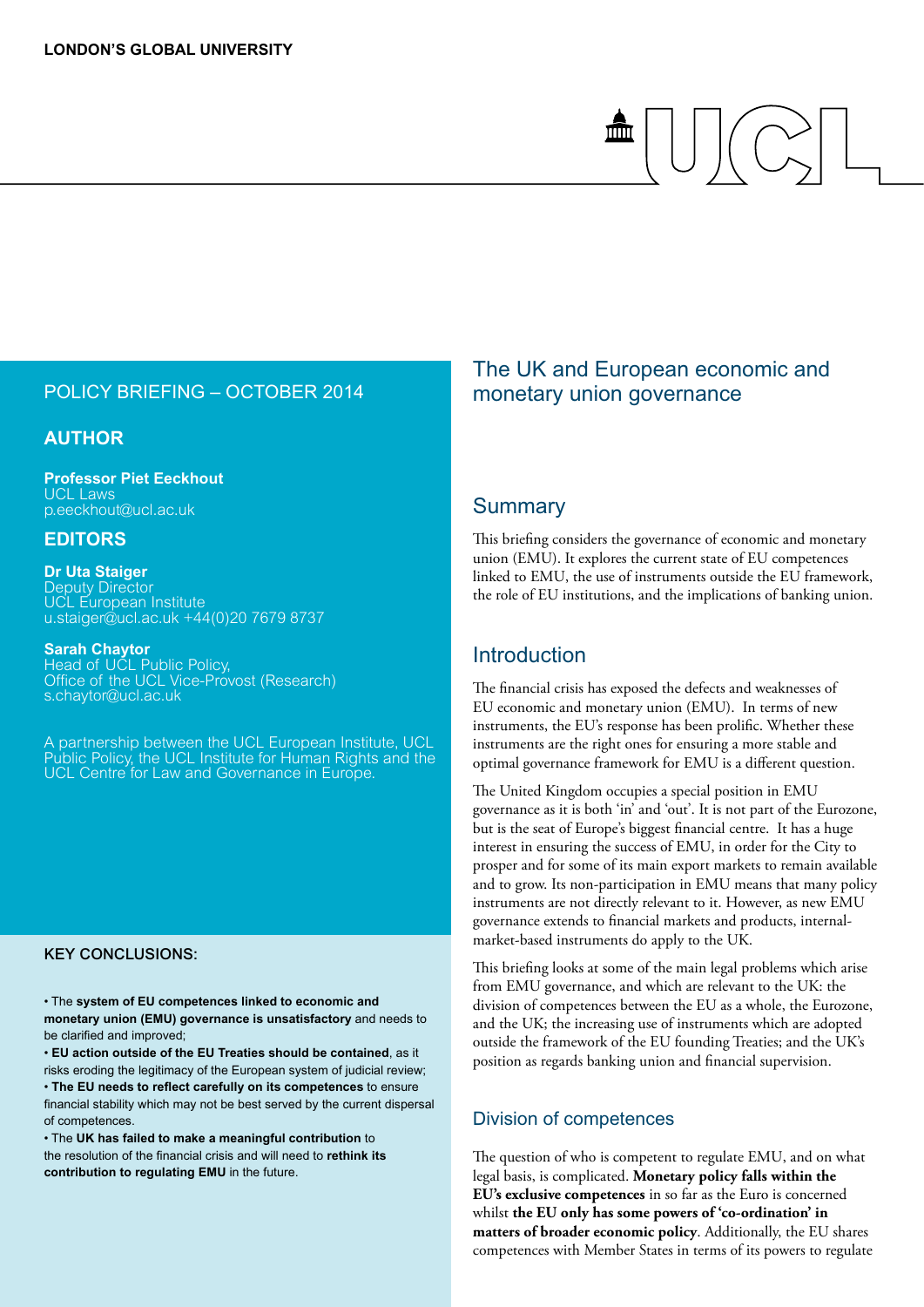its internal market (including in financial services and instruments). This is a more significant competence than the general economic policy competence.

Within the broader project of responding to the financial crisis, it has been difficult to define in which sphere of competence a particular issue falls. Yet this definition lies at the core of much of the tension between the EU and Member States (such as the UK) which hope for less centralised policy-making and are concerned to have a say in how the new governance framework is constructed.

#### Competences for the European Stability Mechanism

The European Stability Mechanism (ESM) was intended to be a more permanent financial support instrument for Eurozone countries facing difficulties with financing themselves on capital markets. The United Kingdom did not participate in the adoption of the Treaty to establish the ESM, which was concluded outside the framework of the EU Treaties, but for which an amendment to those Treaties had been introduced.

In 2012, the EU Court of Justice (CJEU) defined the scope of EU monetary policy solely by reference to the goal of price stability and decided that **the ESM was a measure of economic policy, for which Member States retain competence** The Court's judgment in the *Pringle* case<sup>1</sup> found that, to the extent that the ESM is not solely concerned with price stability, **it does not fall within the Union's monetary policy**.

This judgement is problematic because price stability is not determined by monetary policy alone but also, for instance, by fiscal policy, and therefore cannot be the sole criterion for determining the scope of monetary policy. Such a **narrow and unclear definition of monetary policy renders Eurozone governance more difficult**. The judgment has been generally criticised for its poor definition of important concepts (e.g. economic policy and monetary policy) and for only superficially discussing implied powers, i.e. EU powers regarding activities that are corollary to the Union's main fields of competence and flow from the powers expressly conferred on it in the Treaties.

One example of the consequent difficulty in Eurozone governance is the implications of the Pringle judgement for the 2012 European Central Bank (ECB) policy on Outright Monetary Transactions (OMT) – announced but never implemented. The German *Bundesverfassungsgericht* (Constitutional Court) has argued that the OMT cannot be monetary policy because it is not solely concerned with price stability, and could therefore not have been legally adopted by the ECB<sup>2</sup>. This potentially jeopardises ECB President Draghi's most significant policy to date.

#### Use of instruments outside the EU treaties

As the regulation of EMU does not fall strictly within the EU's exclusive competences, the Member States have resorted to the creation of instruments adopted largely outside the EU Treaty framework, such as the ESM, the Fiscal Compact and the Banking Union, in order to address the financial crisis. However, the regulation of the ESM (and thus other such instruments) is considered to a great extent to be an intergovernmental matter.

Because matters of economic policy remain within the competences of the Member State, the CJEU has limited power to decide on the legality of these instruments.

There are also issues relating to how EU rules should be applied to EU institutions, when these are acting outside of the Treaty framework – for example their involvement within the ESM. Their obligations under the EU Charter of Fundamental Rights, which is addressed to them directly, remain unclear. Increasing the role that EU institutions play outside of the EU framework poses significant risks to the legitimacy and credibility of the EU legal order and its judicial review system and is likely to be unsustainable in the longer run for all Member States, including the United Kingdom.

There is a further question raised by the use of non-EU instruments which is particularly relevant to the United Kingdom. The UK government consented to the setting up of the ESM (even if it did not itself participate) but did not agree to the Fiscal Compact. This is significant because the UK's position is that all Member States are legally required to give their consent to the introduction of non-EU instruments, in particular where use is made of EU institutions such as the Commission and the ECB. However, this position has not as yet been confirmed by the CJEU. **The adoption of instruments and decisions outside the normal EU framework returns to systems of purely intergovernmental cooperation**, which lack the kind of constitutional guarantees which have matured in the EU, such as involvement of the European Parliament, rule of law, limited competences, review by the courts.

#### Banking union and financial supervision

The creation of a European Banking Union is of direct concern to the UK. Creating a Banking Union is central to deepening integration in the Eurozone and the UK is broadly supportive of this, in principle. However, the UK is less supportive of the supranational EU financial regulation involved in a potential Banking Union, which will apply to all Member States and which could affect the UK financial services market more substantially.

The UK is concerned that the ECB, rather than the European Banking Authority, will become the main supervisory actor and indeed the ultimate regulator in the Banking Union, in the aftermath of the financial crisis. It is particularly **concerned that the regulation of the stability of the Euro will feed into banking regulation**, thus adversely affecting the UK's interests as a non-Eurozone Member State of the EU.

#### Impact on financial services in the UK

**Short-selling** is a specific example of an area of tension. The UK has previously challenged the regulation of short-selling by the European Securities and Markets Authority (ESMA) in the CJEU<sup>3</sup>, arguing that the EU financial authorities (which are EU agencies) do not have this kind of regulatory power. However, the Court did not accept this argument.

There is also discussion about a **UK exemption from ESMA, the Basel Capital Accords on banking supervision, and the Capital Requirements Directive for banks**.

<sup>1</sup> Case C-370/12 Thomas Pringle v Government of Ireland EU:C:2012:756.

<sup>2</sup> BVerfG, 2 BvR 2728/13 vom 14.1.2014, Absatz-Nr. (1 - 105), available at **[http://www.bverfg.de/entscheidungen/rs20140114\\_2bvr272813en.html](http://www.bverfg.de/entscheidungen/rs20140114_2bvr272813en.html)**; the Court made its further ever reference to the CJEU in this case: Case C-62/14, pending.

<sup>3</sup> Case C-270/12 UK v EP and Council EU:C:2014:18.